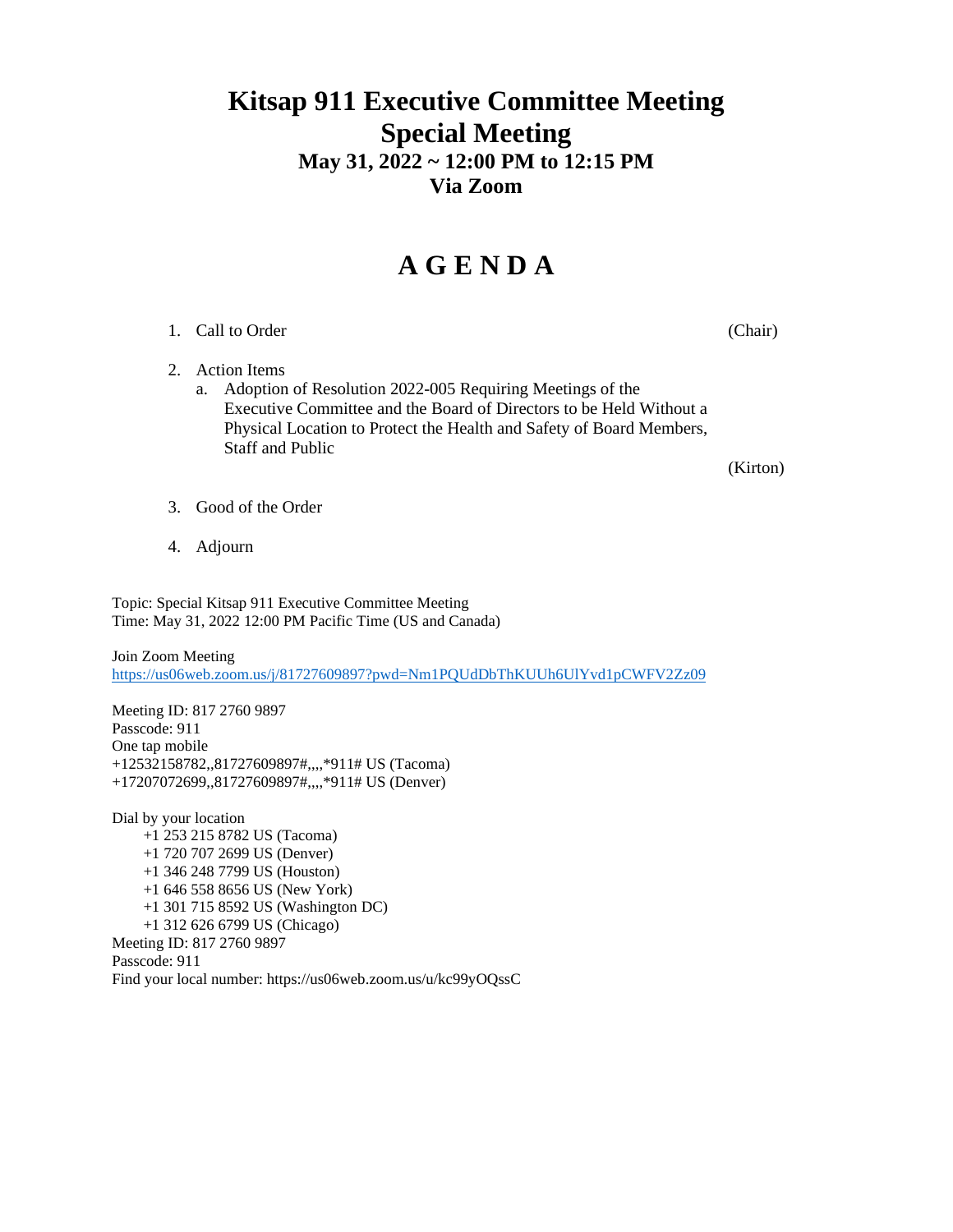# **Kitsap 911 Public Authority**

### **Resolution 2022 - 005**

### **Resolution Requiring Meetings of the Executive Committee and Board of Directors be Held Without a Physical Location to Protect the Health and Safety of Board Members, Staff, and the Public.**

**WHEREAS,** on April 25, 2016 the Board of County Commissioners adopted ordinance 532-2016 enacting chapter 2.110 of the Kitsap County code (the "Ordinance"), creating the Kitsap 911 Public Authority; approving a charter therefor; establishing a Board of Directors to govern the affairs of Kitsap 911; and providing how Kitsap 911 shall conduct its affairs; and

**WHEREAS,** Kitsap 911 (the "Authority") is a public corporation organized pursuant to RCW 35.21.730; and

**WHEREAS,** the Board of Directors has appointed and Executive Committee and delegated certain powers and authority to the Executive Committee in accordance with article VI of the Bylaws; and

**WHEREAS,** On February 29, 2020, Governor Inslee issued Proclamation 20-05, proclaiming a State of Emergency for all counties in Washington as a result of the COVID-19 pandemic. On March 13, 2020, President Trump declared a national emergency through Proclamation 9994 concerning the COVID-19 pandemic. President Biden issued a notice on April 13, 2022, continuing the national emergency for another 90 days until June 30, 2022 which remain in effect; and

**WHEREAS,** Kitsap County's Department of Emergency Management issued a Proclamation of Emergency on March 8, 2020, in response to the COVID-19 pandemic, which remains in effect; and

**WHEREAS,** On March 25, 2020 the Kitsap 911 Executive Committee adopted Resolution 2020-003 declaring an emergency and authorized the agency to take all necessary steps to ensure the health and safety of employees and the public. That resolution was affirmed by the Board of Directors on April 7, 2022 which remains in effect; and

**WHEREAS,** all of the above referenced Declarations of Emergency remain in effect and therefore a State of Emergency continues to exist in all counties of Washington; and

**WHEREAS,** The Kitsap 911 bylaws adopted December 4, 2018 allow for Members of the Board of Directors and Executive Committee to participate in Kitsap 911's public meetings by telephone or video conference, or other comparable means; and

**WHEREAS,** during the 2022 legislative session the Washington Legislature amended the Open Public Meetings Act (Chapter 115, Laws of 2020, RCW 42.30) to allow an agency to hold a remote meeting of the governing body without a physical location; or hold a meeting of the governing body at which the physical attendance of some or all members of the public is limited due to a declared emergency if the governing body determines that in-person attendance cannot be held with reasonable safety because of the emergency; and

**WHEREAS,** Kitsap Public Health reports that cases of COVID-19 in Kitsap and Washington State are on the rise again at this time. Illness outbreaks at long-term care facilities, schools, and other employment situations are prevalent. While face masks are no longer required, they are recommended for use in crowded indoor settings where the vaccination status of attendees is not known. There is no vaccination mandate. Case rates are about 200/100,00 but Kitsap Public Health is confident that that rate is largely under-counted due to the